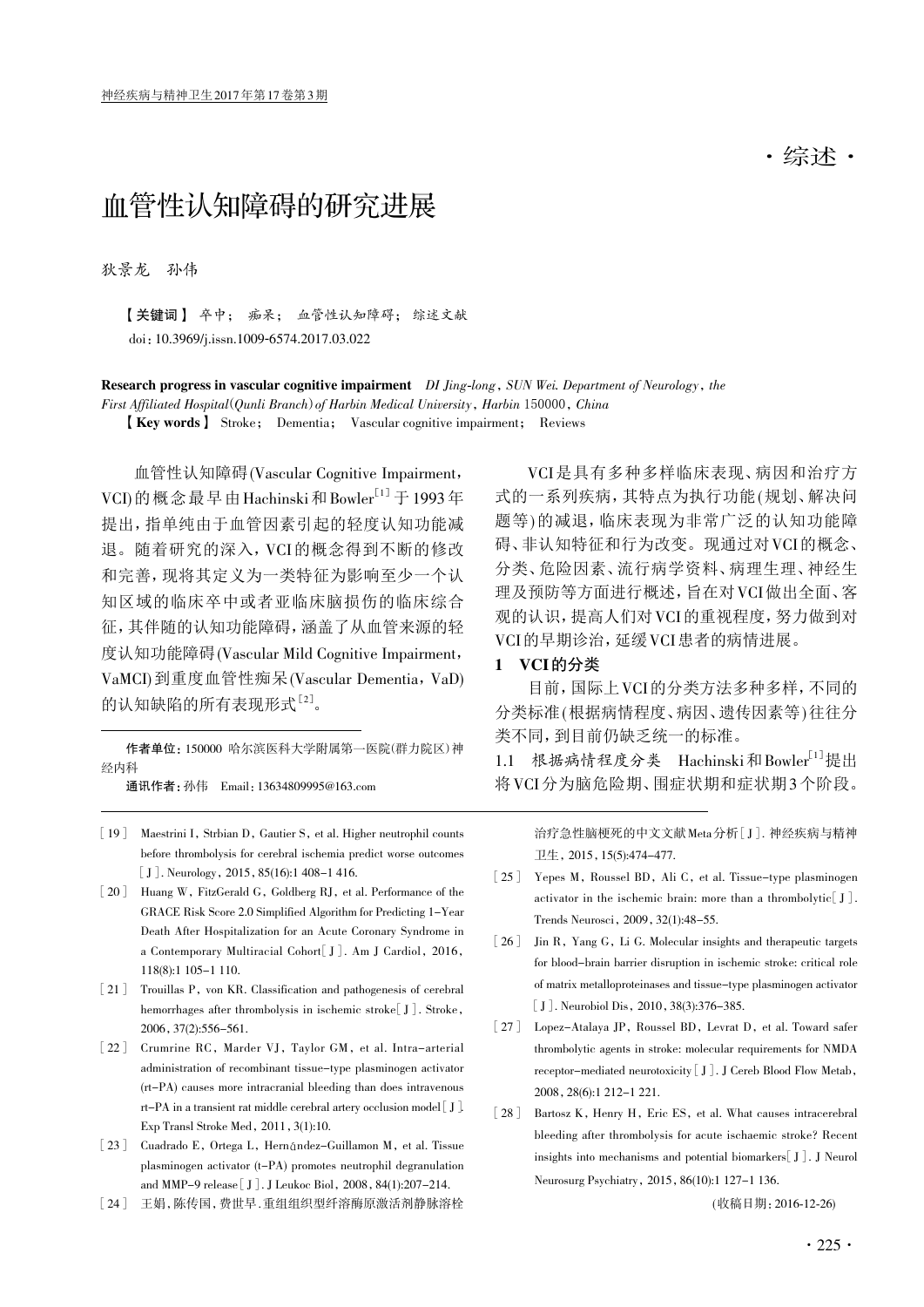而后,Wentzel等<sup>[3]</sup>将其分为非痴呆型血管性认知障 碍,VaD和混合性痴呆。非痴呆型血管性认知障碍 是指由血管性原因引起的,或与血管性原因有关的 轻度认知损害综合征,是正常认知与痴呆之间的过 渡阶段<sup>[4]</sup>, 尽管存在认知损伤, 但不会严重到影响日 常生活。O'Brien等<sup>[5]</sup>将这类轻度认知损害综合征 定义为VaMCI。VaD则是由各种血管性因素导致的 痴呆,伴随两个或更多的认知领域损伤,严重损害日 常生活,同时存在心血管风险因素及脑损伤(白质高 信号)的神经影像学发现。混合性痴呆则伴有神经 变性性痴呆存在,例如叠加血管性痴呆的阿尔茨海 默病。

1.2 根据病因分类 根据不同病因,VCI分为以 下几类:(1)由高血压病、糖尿病等危险因素导致的 VCI;(2)由多发性脑梗死、脑供血不足等缺血性疾病 导致的VCI;(3)由脑出血、蛛网膜下腔出血等出血性 疾病导致的 VCI; (4) 由脑静脉畸形或脑动静脉窦血 栓形成等其他脑血管疾病导致的VCI;(5)由脑血管 疾病合并阿尔茨海默病等引起的VCI<sup>[6]</sup>。

1.3 根据遗传因素分类 根据VCI是否伴有遗传因 素,将其分为遗传性VCI和非遗传性VCI,即散发性 VCI[7] 。其中遗传性VCI较为常见的为Maeda综合征、 家族性脑血管淀粉样变形、家族性烟雾病等。

#### 2 VCI的流行病学

基于社区和医院的关于卒中后认知障碍发生的 研究显示,相当大比例的卒中患者发生认知功能受 损。Gorelick等<sup>[8]</sup>在加拿大开展的一项研究表明,在 65岁以上人群中, VCI的患病率大约为5%。Rist等 $[9]$ 则认为高达30%的卒中患者有认知功能障碍(MMSE 评分<27分)。其他研究也显示认知障碍的高发病率: 卒中后3个月VCI的发病率为24%,卒中后1年则发展 为70%[10-11]。综上, VCI在人群中具有较高的患病率。

从经济角度来看,VCI患者的医疗保健花销较 高,其家庭经济负担以及护理负担往往较重。据估 计,每7秒就会增加1名痴呆患者<sup>[12]</sup>。目前我国有 740万老年人患有痴呆,如果不采取有效预防措施, 到2030年, 人数预计会增长到1 800万<sup>[13]</sup>, 财政压力 和护理负担将更加繁重。

## 3 VCI的风险因素

VCI的危险因素包括可干预危险因素和不可干 预危险因素(如年龄、种族、基因等),合理地控制可 干预危险因素可以有效地预防VCI的发生与进展 。

3.1 高血压病 血压的高低与认知功能障碍具有相 关性,多项研究均提示较高的动态脉压检测结果与 较差的认知功能存在相关性<sup>[14-15]</sup>。Choi等<sup>[16]</sup>发现, 慢性脑缺血伴随长期高血压可能加重血脑屏障完整 性的损伤,进而加重脑白质的功能障碍,最终导致 空间认知功能障碍。长期高血压与认知功能障碍的 发展持续相关[17] 。有研究表明,降压药物的使用可 改善认知功能水平,与未服用任何抗高血压药物的 患者相比,长期服用β受体阻滞剂作为单一的抗高血 压药物的高血压病患者VCI风险更低<sup>[18]</sup>。Hajjar等<sup>[19]</sup> 研究亦发现在执行功能障碍的个体中,血管紧张素受 体阻断剂可优先保护大脑血流动力学和执行功能。 3.2 糖尿病 糖尿病往往导致心脑血管疾病的发

生,是VCI明确的危险因素,这可能与其引起的神经 退行性病变和脑血管疾病有关。研究表明,较高的 血糖水平可以增加痴呆发生的风险[20] 。Nunley等[21] 发现,在童年时期发作的1型糖尿病患者,中年以后, 其认知功能障碍具有很高的发病率。

3.3 血脂异常 高脂血症导致的动脉硬化是明确的 脑卒中危险因素,而卒中往往会导致认知功能的下 降。高脂血症(尤其是高胆固醇血症)与继发的,尤 其是在中年人群中的轻度认知功能障碍相关[22] 。

3.4 心脏病 心肌梗死、心律失常都是VCI的高危 因素,其中房颤已被证实为AD和VCI发展的独立预 测因子<sup>[23]</sup>, 房颤患者发生卒中后认知障碍的危险性 远高于健康人群。

3.5 其他 Rusane等 $^{[24]}$ 发现吸烟与AD和VCI的发 病呈正相关,尤其是重度吸烟(每天超过40支)者发 病风险更高,而高同型半胱氨酸对血管及神经系统 具有毒性作用,是健康老年人认知能力下降的独立 危险因素[25] 。

#### 4 VCI的病理生理学

VCI患者常见的病理改变是脑白质损伤及脑梗 死、脑出血导致组织损伤。导致VCI的梗死可以是 宏观的,也可以是微观的。在VCI患者中通常存在 微血管结构的改变,例如基底部增厚、血管迂曲和数 目减少、小动脉的变化和深穿支透动脉的脂肪变性。 高血压可导致血脑屏障的改变,损害大脑微环境,增 加对认知功能相关脑区域(皮质下白质、海马和大脑 皮层)的损伤,引起缺血缺氧性脑损伤,最终导致神 经元功能障碍和认知缺陷<sup>[26]</sup>。血脑屏障的破坏也可 能与炎性反应相关,并可引发脑血管受损后的自动 调节。淀粉样蛋白β在皮层小动脉介质中的沉积损 伤了血管壁,且最终可能导致脑出血。在VCI患者中, 血浆淀粉样蛋白β含量升高,并导致与白质变化潜 在相关的血管功能不全[2] 。炎症和反应性氧化物亦 干扰少突胶质细胞及其前体细胞的增殖和分化[27], 这可导致各种生长因子和化学物质的释放、血管通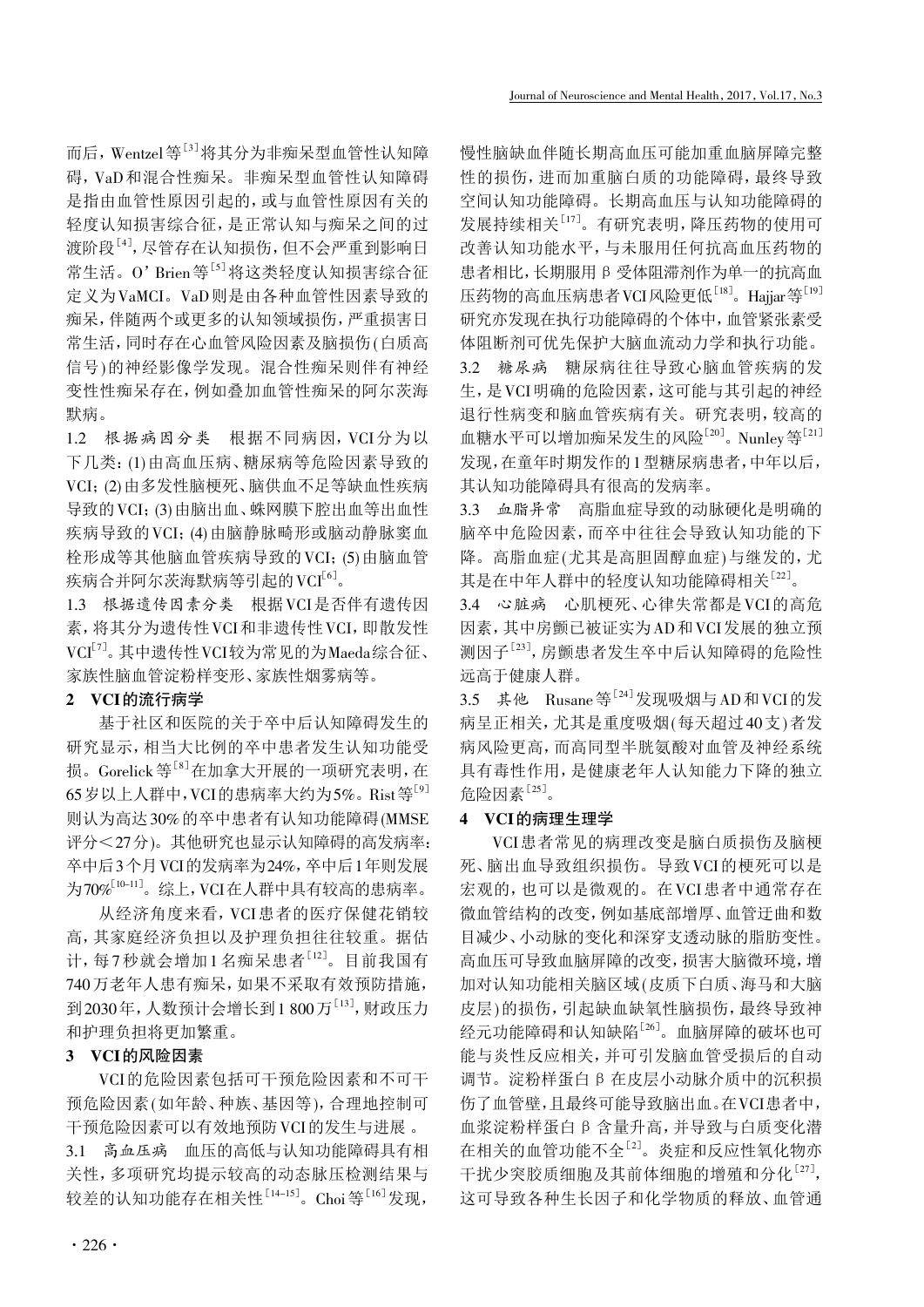透性增加、蛋白外渗、血脑屏障改变和轴突脱髓鞘, 最终影响神经脉冲传输并妨碍受损白质的修复。在 这个过程中,部分生长因子生成受损,最终导致VCI 患者发生脑萎缩<sup>[2]</sup>。VCI与小血管疾病和脑萎缩有 潜在的复杂关联和相互作用[28-29] 。

#### 5 VCI的神经生理评估量表

不同亚型的VCI有不同的神经认知模式。在选 择用于评估VCI的神经心理学测试时,所述测试必 须对广泛的认知能力敏感,尤其是要适合对执行功 能的评估。

美国国立神经疾病和卒中研究所、加拿大卒中 网络在基于流行病学、临床表现、神经影像学、神经 心理和VCI的神经病理概况的基础上,共同提出了 使用3个神经心理测试(即60,30,5 min方案)诊断 VCI,以帮助识别早期阶段的认知损伤。该测试已 经在几个国家的卒中和短暂性脑缺血发作患者中得 到验证<sup>[30]</sup>, 也被用于鉴别VCI的研究<sup>[31]</sup>。3种筛查 方案的外部一致性分别为0.88,0.88和0.86,内部一 致性分别是0.90,0.83和0.75,对卒中组和对照组的 鉴别准确性为0.77~0.79<sup>[30]</sup>。其中, 中文版60 min 方案中4个认知领域(即执行、语言、视空间和记忆) 对两组受试者的鉴别能力为0.78,对卒中后认知损 害的鉴别能力为0.76, 都达到了较强水平<sup>[32]</sup>。5 min 方案总分与年龄和心血管风险呈负相关,与受教育 年限、6项筛查(Six Item Screener, SIS) 呈正相关, 且 与SIS有良好的一致性(AUC=0.82),区分VaMCI与 健康对照的效能较SIS更优<sup>[33]</sup>, 区别VaD与健康对 照的敏感性和特异性分别为0.85和0.88,准确性较 高(AUC=0.78)<sup>[34]</sup>。这种用于诊断 VCI 的神经心理测 试,有助于为不同亚型的VCI制定一个可以充分抓 住VCI神经心理学特征的诊断标准。此外,临床上 还常使用简易智力状态检查(MMSE)、蒙特利尔认知 评估量表(MoCA)、日常生活能力评定量表(ADL)等 神经生理测试对患者的认知损伤进行评估。

### 6 VCI的诊断、预防和治疗

VCI目前尚无统一的诊断标准。现普遍认为, VCI的诊断核心要素为:认知功能障碍、血管因素、 认知功能障碍与血管因素存在因果关系。VCI的早 期诊断需要敏感性好、特异性高、可操作性强且适合 国人的认知功能评估工具;需有神经影像学检查,研 究表明,VCI与磁共振成像(MRI)上梗死病灶有关。 腔梗的数量直接影响到认知功能的评分,数量越多 越容易阻断额叶—皮质下环路、丘脑—皮质连接和 皮质一纹状体通路,从而更易导致认知功能损伤<sup>[35]</sup>。 另一方面,腔梗的部位也发挥着一定的作用,如丘

脑、基底核、额叶等关键部位与人类的执行功能和语 言功能密切相关<sup>[36]</sup>。因此,建议将MRI作为VCI早 期筛查项目,以准确反映血管性病变及严重程度,尽 早发现无症状性脑血管病相关损害,同时排除或证 实其他可能导致认知功能障碍的疾病。

VCI预防策略的关键是VCI的早期识别和风险 因素的管理。初步评估应包括病史、功能评估(全身 功能和日常生活能力)、认知筛查、行为和心理症状 评估以及神经影像学检查。

VCI的治疗需要长期、联合用药,注重认知功能 的改善,加强患者日常生活能力训练。目前临床工 作中常用的药物有胆碱酯酶抑制剂(多奈哌齐、利斯 的明、石杉碱甲、加兰他敏等)、兴奋性氨基酸受体拮 抗剂(美金刚)、脑代谢赋活剂(吡拉西坦、奥拉西坦 等)、钙离子通道拮抗剂(硝苯地平、非洛地平、氨氯 地平等)、中药制剂(银杏制剂等)。Deborah和Levine[37] 发现,血管性痴呆患者在应用多奈哌齐治疗半年后, 其临床痴呆症状和日常生活能力均得到明显改善。 对于伴有精神行为症状的患者,在加强日常行为能 力训练、鼓励患者多与外界接触的同时,必要时给予 抗抑郁药物治疗。

VCI的非药物治疗同样需要人们给予足够重视。 在常规治疗的基础上加用针刺治疗,对VaD患者的认 知状况和日常生活能力有着优于常规治疗的效果[38] 。 高压氧治疗可改善卒中后记忆障碍患者的记忆功 能,且这种作用能持续多年[39] 。

综上所述,目前对VCI的研究尚未成熟,我国现 已步入老龄化社会,脑血管病和认知功能损害已发 展成为老年人群的高发疾病,因此必须给予VCI足 够的重视,努力做到早预防、早诊断、早治疗,以降 低VCI的患病率,改善患者的病情和生活质量,减轻 社会的经济负担。

#### 参 考 文 献

- [1] Hachinski VC, Bowler JV. Vascular dementia[J]. Neurology, 1993,43(10):2 159-2 161.
- [2] Farooq MU, Gorelick PB. Vascular cognitive impairment[J]. Curr Atheroscler Rep, 2013,15(6):330.
- [3] Wentzel C, Rockwood K, MacKnight C, et al. Progression of impairment in patients with vascular cognitive impairment without dementia [J]. Neurology, 2001, 57(4):714-716.
- [4] Sachdev PS, Blacker D, Blazer DG, et al. Classifying neurocognitive disorders: the DSM-5 approach[J]. Nat Rev Neurol, 2014, 10(11):634-642.
- [5] O'Brien JT, Erkinjuntti T, Reisberg B, et al. Vascular cognitive impairment [J]. Lancet Neurol, 2003,2(2):89-98.
- [6] 贾建平,陈生弟 . 神经病学[M].7 版 . 北京 : 人民卫生出版社, 2013:208.
- [7] Bowler JV, Munoz DG, Merskey H, et al. Fallacies in the